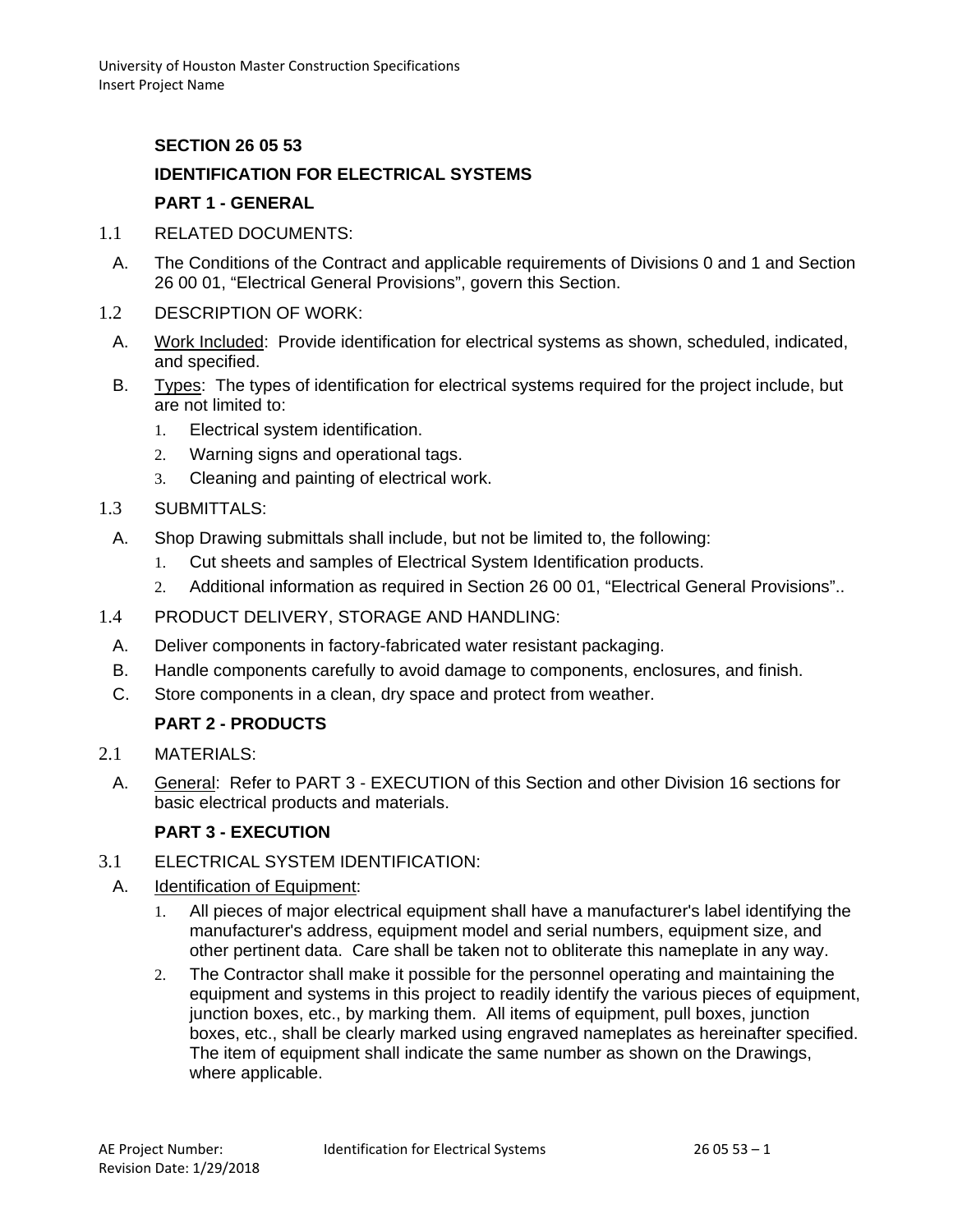- 3. White background and black letters equipment nameplates shall be three ply laminated plastic, a minimum of 3/32" thick, black background, white letters for normal power, orange background, white letters for emergency power, and blue-white-blue for UPS power. Letters shall be similar to Roman Gothic of a size that is legible (1/2" minimum for main nameplates and 3/8" minimum for branch device nameplates) and appropriate to the application. Attachment of nameplates shall be by stainless steel screws. Rivets or adhesives are not acceptable. **[Nameplates on equipment installed in finished areas shall be installed inside equipment. Verify location with the Engineer.]**
	- a. Electrical equipment to be identified includes: All **[switchgear,]** switchboards, **[unit substations,]** distribution panels, transformers, motor control centers, panelboards, **[automatic transfer switches,] [busway plugs,]** disconnect switches, motor controller/starters, **[lighting control panels,]** pull boxes, junction boxes, relays, and similar equipment.
	- b. Nameplates on **[switchgear,]** switchboards, **[unit substations,] [automatic transfer switches,]** transformers, distribution panels, motor control centers, disconnect switches, motor controller/starters, relays, and panelboards shall give voltage and current characteristics and the source feeding the panel. Current characteristics shall indicate the size of the overcurrent devices serving the equipment and not the equipment current rating.

Example: PANEL 1LA 120/208V, 3 PH, 4 W, 225 A Fed from DPA-3 Room 1.102

- c. Individual overcurrent devices and pilot lights in **[switchgear,]** switchboards, **[unit substations,]** distribution panels, motor control centers, and similar equipment shall have nameplates showing the load served and its location, where remote. Nameplates on motor starters shall indicate variable speed, time delay operation, etc., where applicable.
- d. Blank nameplates shall be mounted on each spare or bussed space in motor control centers, and on each spare or space in distribution panels.
- e. Branch circuit panelboards shall have neatly typed circuit directories behind clear plastic. Identify circuits by room numbers. Room numbers shall be those finally selected by the Owner; not necessarily those given on contract Drawings. Spares and spaces shall be indicated with erasable pencil; not typed. Circuit numbers shall be provided in the directory and at each circuit breaker.
- B. Conduit Systems: Provide adequate marking of major conduit which is exposed or concealed in accessible spaces, to distinguish each run as either a normal power, emergency power, fire alarm, control wiring or voice/data conduit. Except as otherwise indicated, use white banding with black lettering except that emergency power orange and white, fire alarm conduit markers shall use red banding. Provide self-adhesive or snap-on type plastic markers. Indicate voltage ratings of conductors exceeding 250 volts. Locate markers at ends of conduit runs, near switches and other control devices, near items of equipment served by the conductors, at points where conduit passes through walls or floors, or enters non-accessible construction and at spacings of not more than 30' along each run of exposed conduit.
- C. Cable Tray Systems: Provide engraved nameplates identifying cable tray systems as to use, on maximum 50' centers on all tray systems and whenever a tray enters a room or concealed accessible location. Nameplate text shall be submitted to the Engineer for review.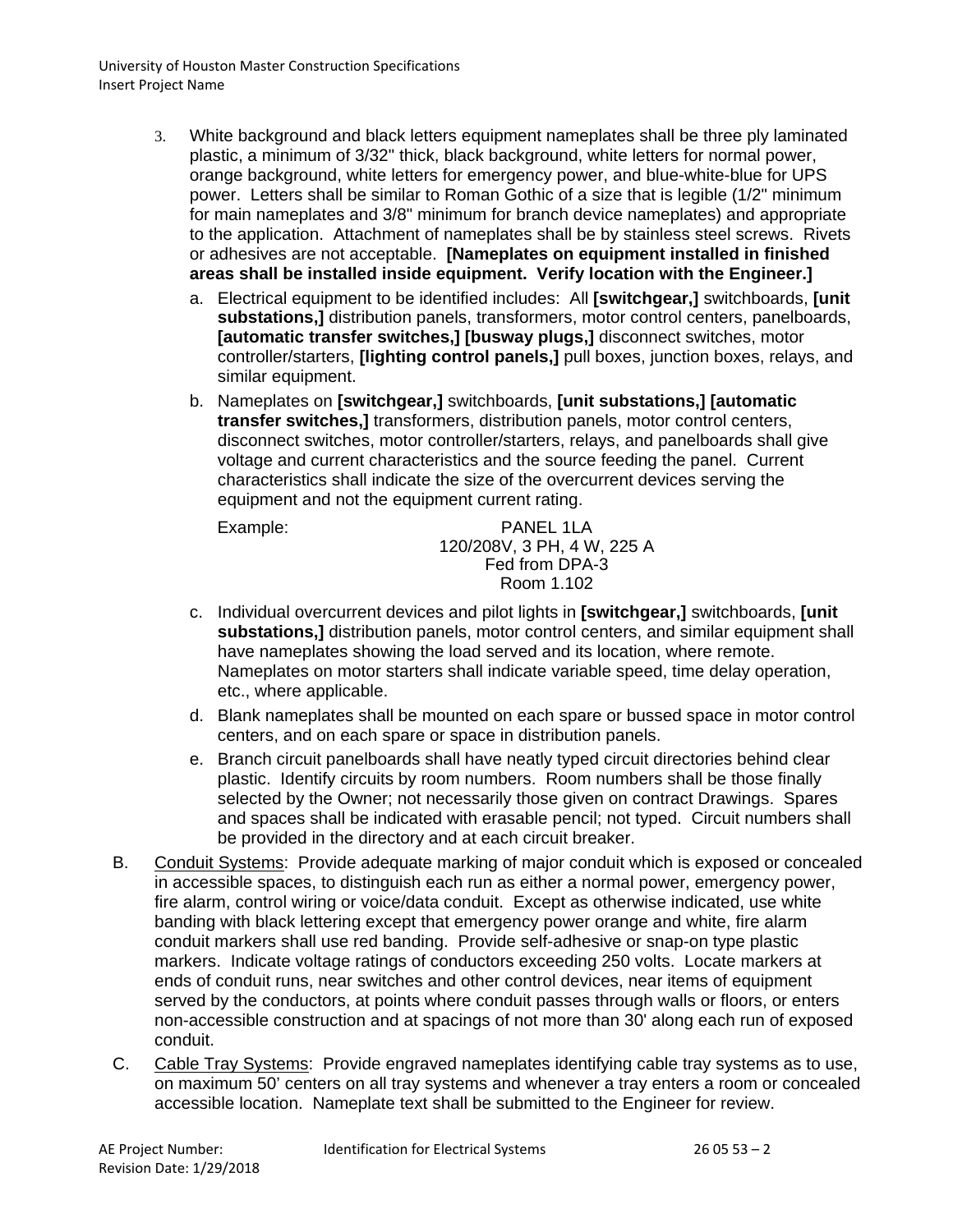- D. Underground Cable Identification: Bury a continuous, preprinted, red and silver metallic ribbon cable marker, Brady No. 91600 Series or an approved equal with each underground cable (or group of cables), regardless of whether conductors are in conduit or direct buried. Locate each directly over cables, 12" above cable below finished grade. Ribbons shall be detectable from above grade using a pipe or cable locator.
- E. Cable/Conductor Identification: Coordinate a uniform and consistent scheme of color identification of power wiring throughout the building system. Identification shall be by the permanent color of the selected covering. On large conductors, secure identification by means of painted color banding or plastic tape.
	- 1. Color scheme shall be as follows, **[or as required to match the existing color coding in the building for 120/240 V systems with high leg provide Orange for phase B]**:

|         | 208/120 Volt | 480/277 Volt | 5 kV/15 kV   |
|---------|--------------|--------------|--------------|
| Phase A | <b>Black</b> | <b>Brown</b> | <b>Black</b> |
| Phase B | Red          | Purple       | Red          |
| Phase C | <b>Blue</b>  | Yellow       | <b>Blue</b>  |
| Neutral | White        | Gray         | White        |
| Ground  | Green        | Green        |              |

- 2. Wiring for switches shall be same color as phase wire.
- 3. Colored insulation in sizes up through #4. Conductors #3 and larger may have black insulation, but color coded with 1/2" wide band of colored tape, at accessible locations. Rap conductor minimum 6" width.
- 4. Feeder cables shall be tagged in pull boxes, wireways, wiring gutters of panels, and at other accessible locations. Tags shall be fireproof, nonconductive material, approved by Architect.
- 5. Maintain same conductor color from service entrance to last device.
- F. Phase Rotation: Phase rotation shall be maintained throughout the project.
	- 1. Phase rotation shall be clockwise or counterclockwise, per serving power company standards, A-B-C, and identified as such left-to-right, top-to-bottom, and front-to-back with color coding as specified above at switchboards, panelboards, substations, transformers, motor control centers, motor starters, and similar locations.
	- 2. Motor phase reversal, if necessary, shall be made at motor controller.
- G. Branch Circuit and Control Wiring Tags: All branch circuit and control wiring conductors shall be tagged using self-sticking vinyl cloth or mylar cloth wire markers. Embossed pressure sensitive plastic or metal ribbon markers will not be accepted. Tags shall be installed at all wiring splice, tap and termination points and shall correspond to the designations shown on the control wiring diagrams or panel schedules.
- H. Branch Circuit Pull Boxes and Junction Boxes: Branch circuit pull boxes shall be neatly stenciled with a black permanent marker indicating the panel name and branch circuit number. Boxes on emergency power systems shall be painted orange prior to marking. Boxes on fire alarm power systems shall be painted red prior to marking.
- I. Miscellaneous Switch Plates or Device Plates: Device and switch plates for all **[15 and 20 amp devices circuited to "emergency"] [and "normal"] [circuits,]** special purpose outlets, pilot lights, remote operated light switches, all remote control devices, and other devices noted on the Drawings shall be identified by engraving the switch plate or device plate.
	- 1. Nomenclature shall include the panel and circuit of the outlet or switch, or the indication of the pilot, or the area of control, or equipment served. Consult the Architect/Engineer for label nomenclature.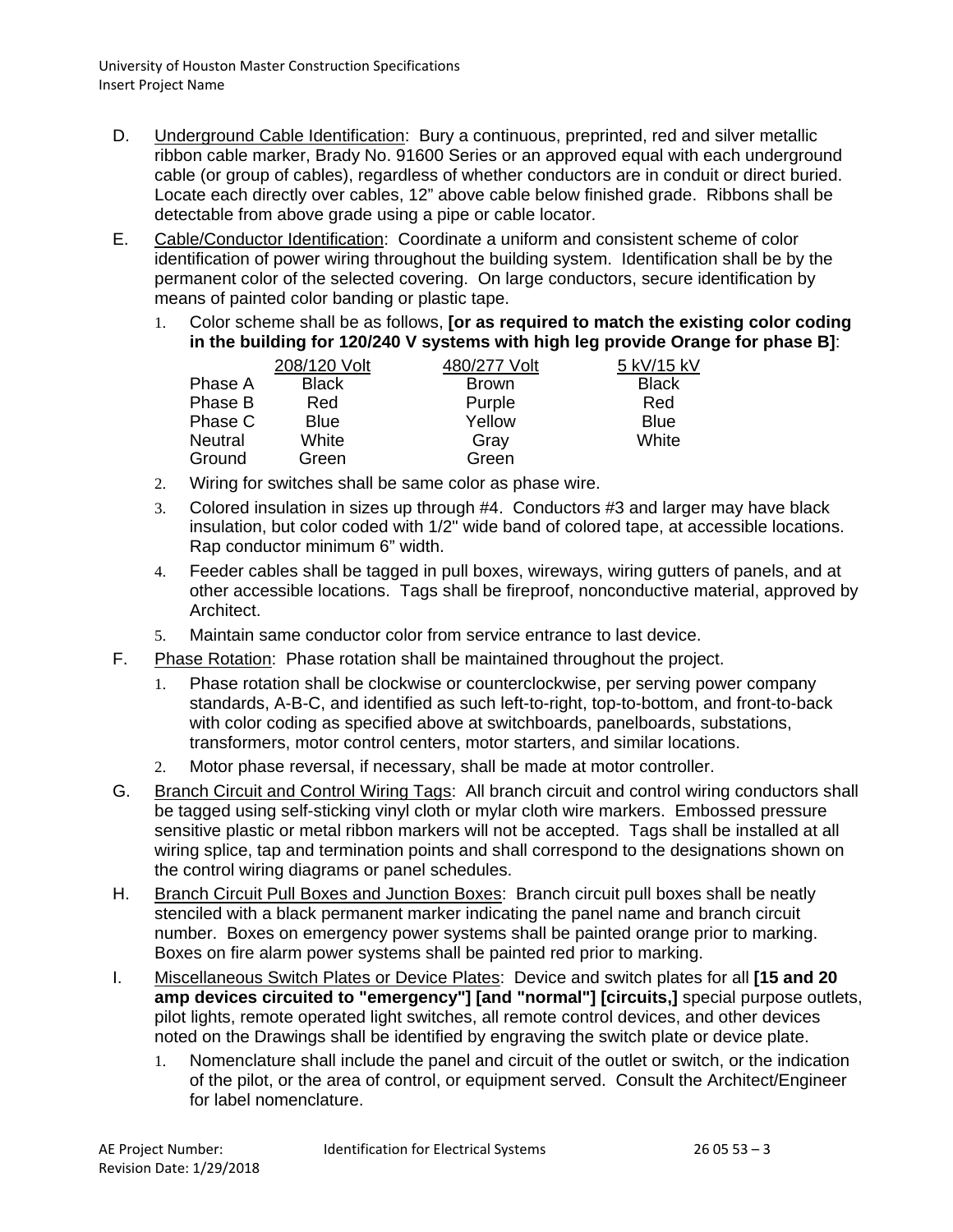University of Houston Master Construction Specifications Insert Project Name

- 2. Plates shall be as specified in Section 16140, "Wiring Devices".
- 3. Engraving shall be 3/16" condensed Gothic and shall be filled with black enamel.
- J. Manufacturers: Provide electrical identification products as manufactured by Ideal, T&B, 3M, Panduit, Seaton, EMED Co. or an approved equal.
- 3.2 WARNING SIGNS AND OPERATIONAL TAGS:
	- A. Warning Signs: Provide warning signs where there is hazardous exposure associated with access to or operation of electrical facilities. Provide text of sufficient clarity and lettering of sufficient size to convey adequate information at each location; mount permanently in an appropriate and effective location. Comply with recognized industry standards for color and design.
	- B. Operational Tags: Where needed for proper and adequate information on operation and maintenance of electrical systems, provide tags of plasticized card stock, preprinted. Tags shall convey the message, example: **"DO NOT OPEN THIS SWITCH WHEN BURNER IS OPERATING"**.
- 3.3 CLEANING AND PAINTING OF ELECTRICAL WORK:
	- A. Prime, protective and touch-up painting is included in the Work of this Division. Finish painting in equipment spaces, concealed locations, and other locations not exposed to the view of building occupants is included in the work of this Division. Finished painting in areas exposed to the view of building occupants is specified under Division 9.
	- B. All equipment and materials furnished by the electrical subcontractor shall be delivered to the job with suitable factory protective finish.
	- C. Electrical switchgear, disconnect switches, contactors, etc., with suitable factory-applied finishes shall not be repainted; except for aesthetic reasons where located in finished areas as directed by the Architect and in a color selected by the Architect. Where factory-applied finishes are damaged in transit, storage or installation, or before final acceptance, they shall be restored to factory-fresh condition by competent refinishers using the spray process.
	- D. All equipment not finished at the factory shall be given a prime coat and then finish painted with two coats of enamel in a color as directed by the Architect/Engineer. No nameplates on equipment shall be painted, and suitable protection shall be afforded such plates to prevent their being rendered illegible during the painting operations.
	- E. The surfaces to be finish-painted shall first be prepared as follows:
		- 1. Galvanized and black steel surfaces shall first be painted with one coat of galvanized metal primer.
		- 2. Aluminum surfaces shall first be painted with one coat of zinc chromate primer.
	- F. All ferrous metal surfaces without a protective finish and not galvanized in exposed and concealed areas including chases, under floor and above ceilings shall be painted with two coats of zinc chromate primer as the construction progresses to protect against deterioration.
	- G. All junction and pull boxes and covers which are part of raceway systems distributing emergency power shall be painted orange. Where a multiple branch emergency power system is installed, the branch designation (LS, CB or EQ) shall be stenciled on the box cover in minimum one inch (1") high white letters.
	- H. All junction and pull boxes and covers and terminal cabinets which are part of the raceway/wiring system for emergency alarm wiring shall be painted orange and fire alarm wiring shall be painted red. A system designation (FA) shall be stenciled on the box or cabinet cover in minimum one inch (1") high white letters.